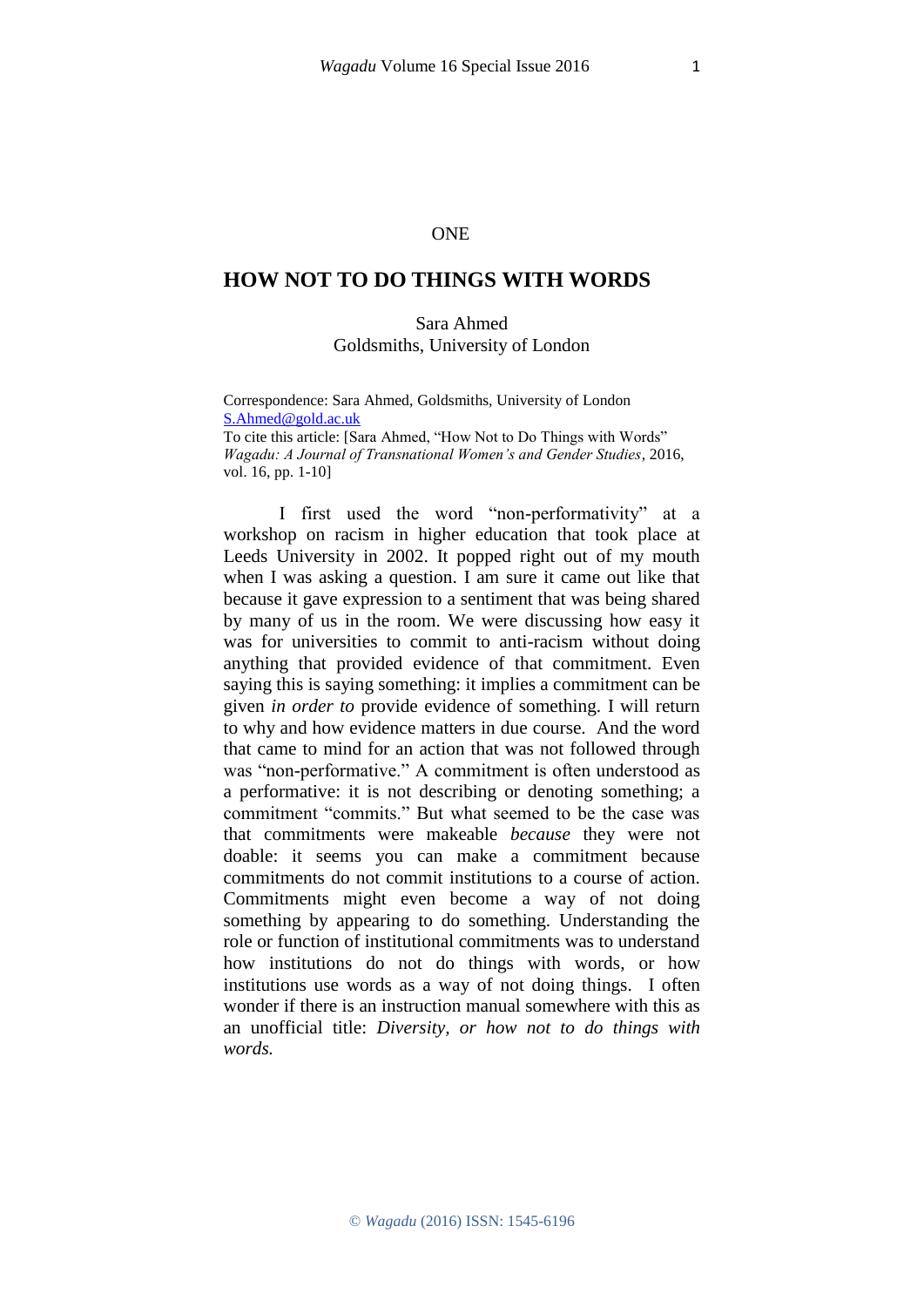The idea that "not doing something" could be an unofficial instruction manual is suggestive. Not doing something is still an action; it might even be a technique that is perfected over time. The action being performed is just not the action made explicit by the utterance. So a commitment is still doing something even when it is not committing something.

How can not doing something be an action? Many actions might be necessary in order for something not to be done or for an attempt to transform something not to lead to a transformation of something. And the reproduction of an existing order might depend on the failure to modify that order. Reading through the papers for this special issue is like being given an object lesson in how much the reproduction of a world depends upon the containment of our efforts to transform worlds. We learn how easily diversity can be adopted by an institution as a word, or even as a motto of a city, as Shana Almeida explores in her analysis of Toronto, or as a style of leadership or management, as Mechthild Nagel discusses, with the implied intonation of diversity as civility, as getting on or getting along. We can, as Eike Marten does, tell the story of words like diversity as a story of usage as well as travel, how some words might be used more the more they imply something has been overcome. Policies can be adopted, words can be uttered; decisions can be made, without anything really changing. Sometimes we refer to this as the "lip service" model of diversity. To use a word like "non-performativity" is to reveal something about institutional mechanics: how things are reproduced by the very appearance of being transformed.

So, for me, using the term *non-performativity* was itself a performative utterance: I was doing something, or trying to do something, and not just say something, about how institutions can reproduce themselves at the very moments they appear not to be reproducing themselves: how diversity can be about how whiteness reappears, for instance. So it is important for me to state that I first used this word non-performativity *before* doing the empirical project on diversity work in higher education, which I draw on in my book *On Being Included: Racism and Diversity in Institutional Life* (2012). And by talking to diversity practitioners, I began to think more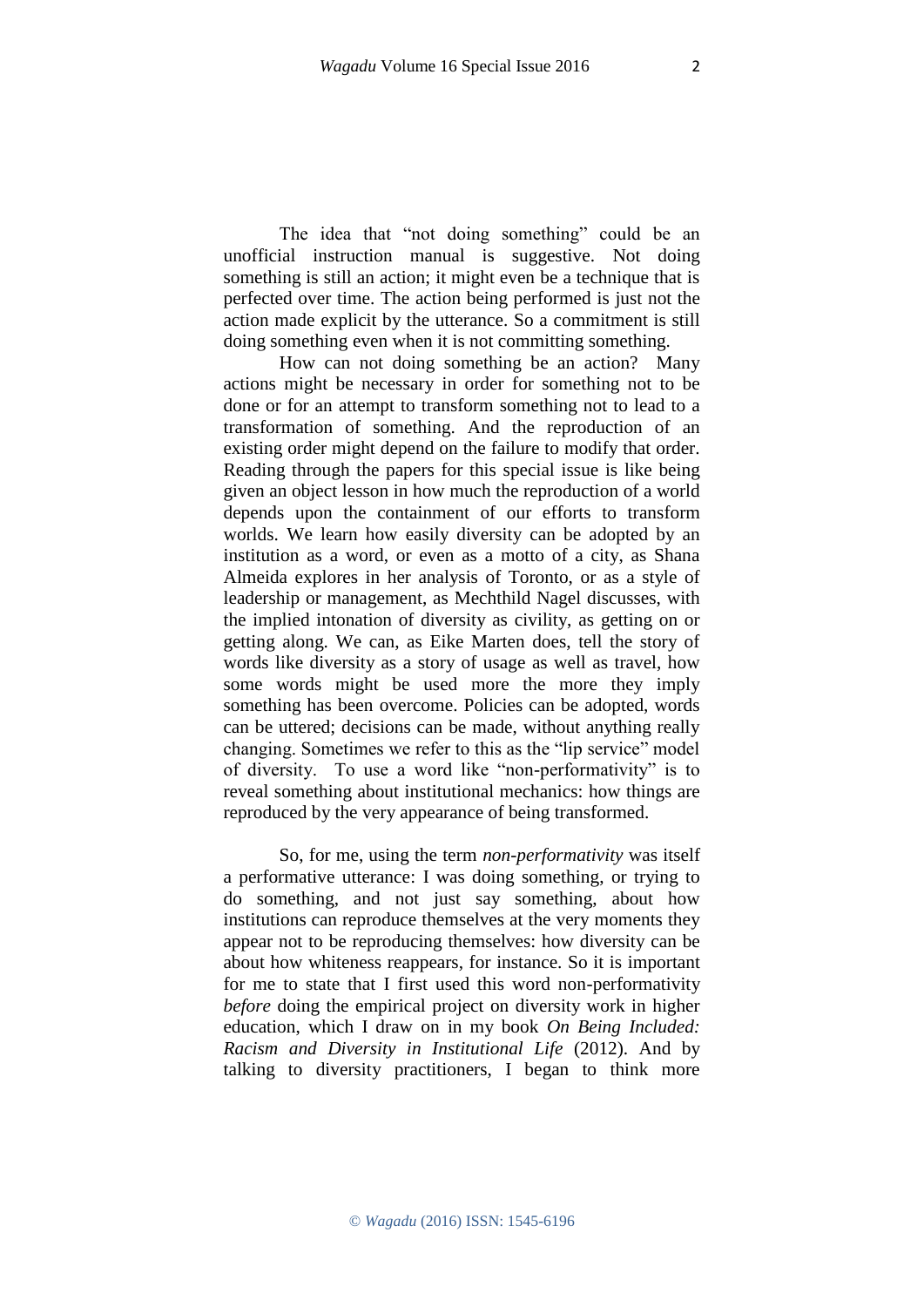explicitly about the consequences of non-performativity for our own work as diversity workers; whether we are employed as practitioners or academics or are both. If institutions do words not to do things, then we have work to do, which often means work to do on these words – work to do with these words. I think my arguments in *On Being Included* were really about this: the consequences of non-performativity.

We need to recognise that even the words we use can be ways of not doing things – we are complicit and compromised because of where we work. We are not outside the institutions we are trying to transform even when we are perceived as outsiders. And so: we fight for words that keep alive certain histories, histories of struggle that were necessary for some of us to get here, to be here, knowing they will go into more general circulation and that they will lose something along the way. Following Vanessa Eileen Thompson and Veronika Zablotsky we might consider how the rhetoric of diversity can work as a distraction, how we need to reanimate words such as diversity and difference by linking them with social justice. We then are trying to modify the context in which the utterance is made. We are trying to contest the ease of a co-option. So much effort is required because of that ease, as well as to make sense of that ease. Diversity work in a more substantive sense, transforming the norms that govern institutional life, is about trying to make things more difficult than they appear to be. When words do not do something, we have to work *on* these words in order to try to *make them do something*. We have work to do because of what they do not do. I learnt from my interviews that even non-performative speech acts can be useful: if organisations are saying what they are doing, we can show they are not doing what they are saying. Diversity work often takes place in the gap between words and deeds.

We also learn that even our own words can be used to minimise the disruption cause by our efforts. But as Jane Chin Davidson reminds, we should not be silenced by what happens to our own words; speaking can be another kind of dissent, especially when you speak with a voice or an accent that makes you sound out of tune or out of place. Words like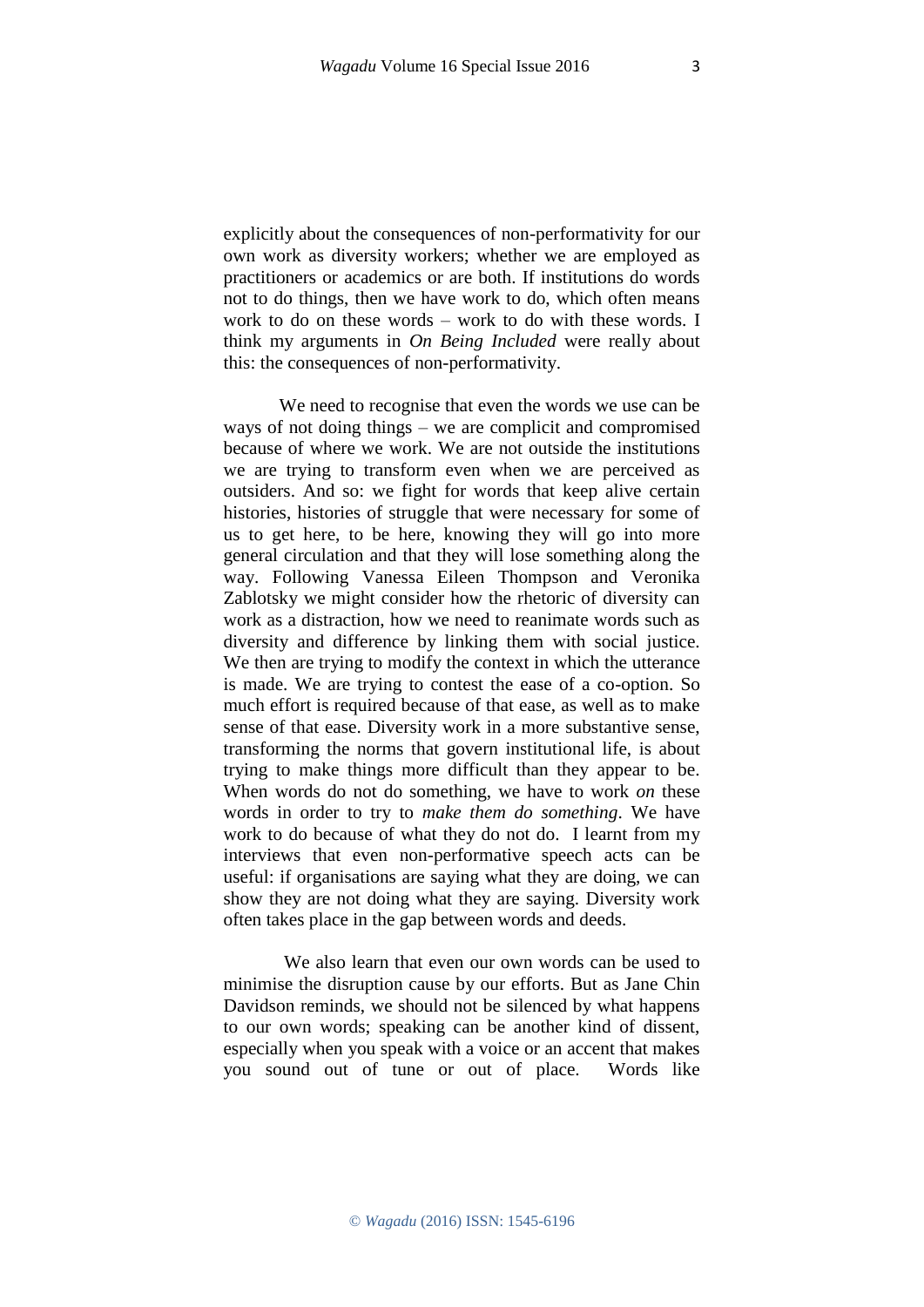intersectionality too, words that have functioned as black feminist tools, which are sharpened when used with precision, can become non-performatives: they can circulate because they have been emptied of force; the more they move around, often by being cut off from a labouring body, the less work they do. Indeed, intersectionality can be said in order not to be done, as if saying it is doing it, almost as if the word takes the place of something, as promising more than it can deliver as Nikita Dhawan and Maria do Mar Castro suggest. Indeed, a number of papers in this special issue refer to Sirma Bilge's (2013) important critique of the "whitening" of intersectionality within European Gender studies and beyond. Bilge's exemplary work shows us how high the political stakes are; she exposes the political costs of what I called non-performativity.

To make these critiques is not to stop using the words. Words are tools. We have to use the tools that are handy. But we have a struggle on our hands because of what the words do not do. And by words we mean worlds. And by worlds we mean walls. We come up against walls because we are trying to transform institutions. Walls came up a lot in the data I collected for my research project, which involved interviewing practitioners about their work. One practitioner describes her work thus: "it's a banging your head against the brick wall job." A job description can become a wall description. My arguments about non-performativity were not just calls for action but a recognition of the collective labour that is necessary because of how institutional walls *keep standing.*

Let me explain a little more by returning to one of the examples first shared in chapter 4 of *On Being Included: Racism and Diversity in Institutional Life* (2012) on commitment. It is an example of what I have since called "wall encounters."

When I was first here there was a policy that you had to have three people on every panel who had been diversity trained. But then there was a decision early on when I was here, that it should be everybody, all panel members, at least internal people. They took that decision at the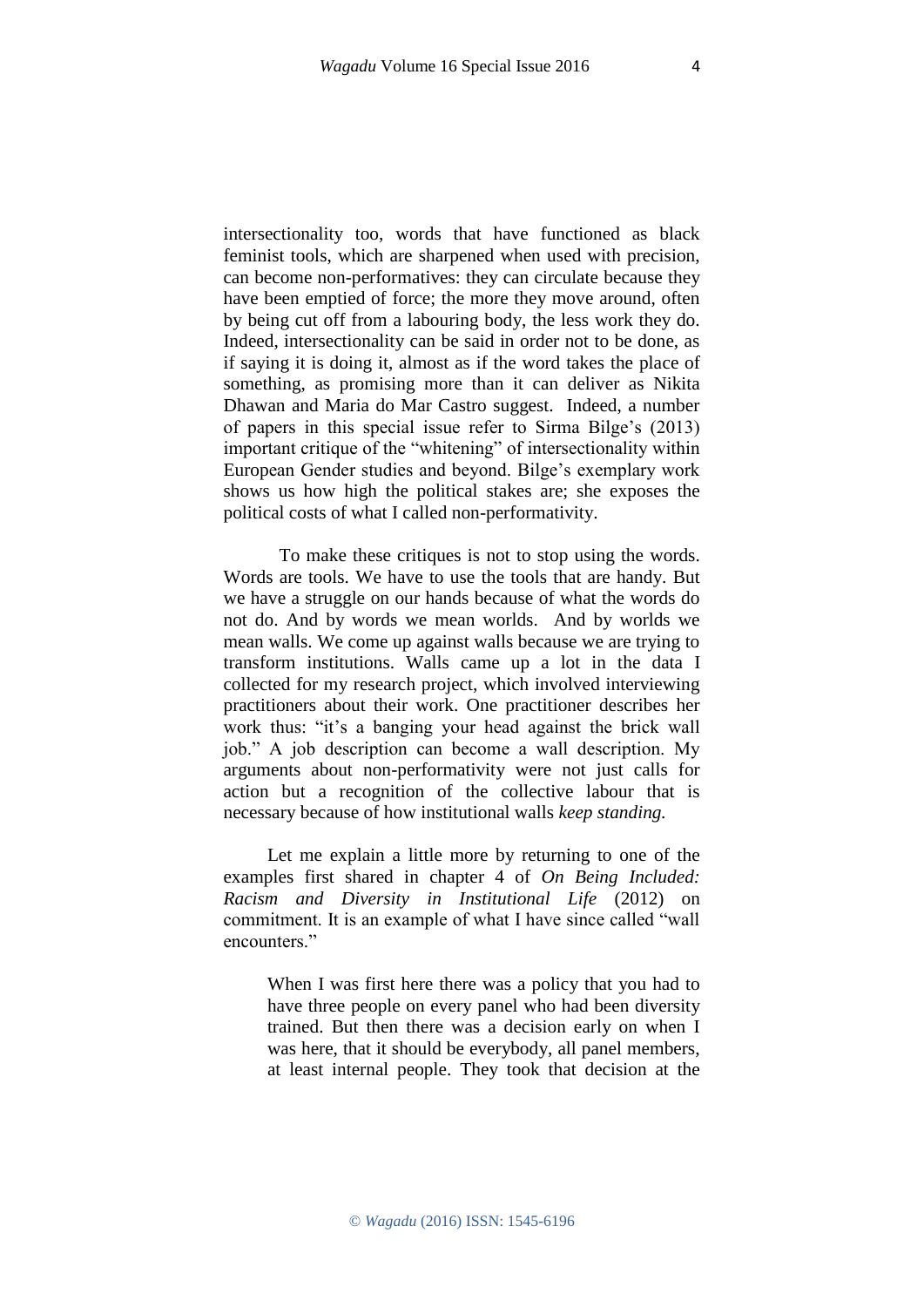equality and diversity committee which several members of SMT were present at. But then the director of Human Resources found out about it and decided we didn't have the resources to support it, and it went to Council with that taken out and Council were told that they were happy to have just three members, only a person on Council who was an external member of the diversity committee went ballistic – and I am not kidding went ballistic – and said the minutes didn't reflect what had happened in the meeting because the minutes said the decision was different to what actually happened (and I didn't take the minutes by the way). And so they had to take it through and reverse it. And the Council decision was that all people should be trained. And despite that I have then sat in meetings where they have just continued saying that it has to be just 3 people on the panel. And I said but no Council changed their view and I can give you the minutes and they just look at me as if I am saying something really stupid, this went on for ages, even though the Council minutes definitely said all panel members should be trained. And to be honest sometimes you just give up (2012, pp. 124-125)*.* 

So what is going on here? A lot is going on here: *what goes on involves many goings on*. We learn that even when nothing happens, nothing changes, a lot work is going on; a lot of effort, the effort to change something, the effort not to be changed by something. In the first instance, it seems as if there is an institutional decision. That is not really the first instance: there is a history of how this decision was made, how it began as a proposal. But once made, that is not the end of the story. The non-performative: it is not the end of the story. Individuals within the institution must act as if the decision has been made for it to be made. If they do not, it has not. A decision made in the present about the future, a decision that is willed, that operates under the promissory sign "we will," is overridden by the momentum of the past. In this case, the head of personnel did not need to take the decision out of the minutes for the decision not to bring something into effect. This is what I intended to reveal by calling this dynamic "non-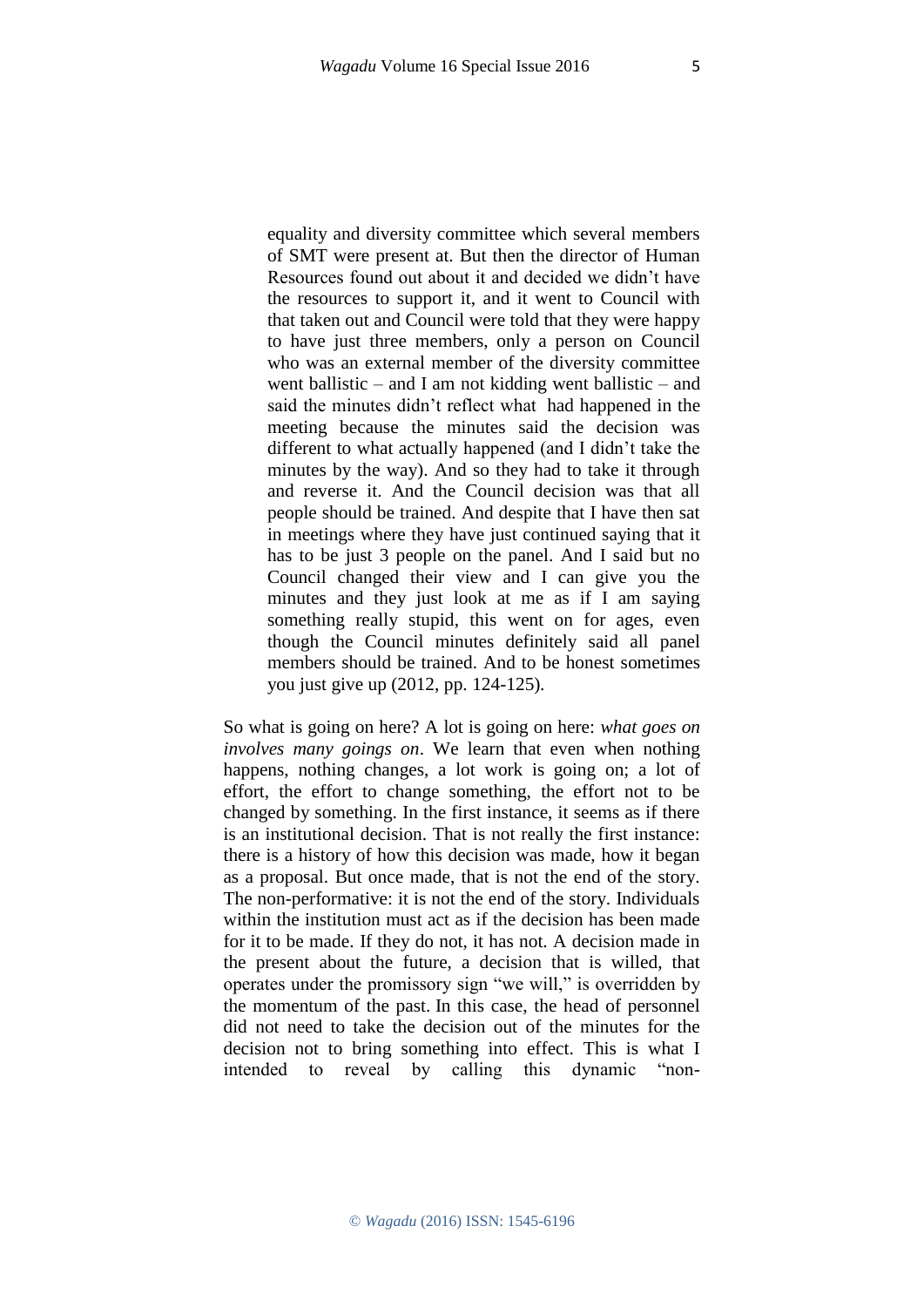performativity": how naming something does not bring something into effect, or how something is named *in order not to bring something into effect*. An institution can say "yes" when there is not enough behind that "yes" for something to be brought about. An institutional wall is when a will, "a yes," does not bring something about, "a yes" that conceals this "not bringing" under the appearance of "having brought."

It is only the practical effort to bring about transformation that *allows the wall to be apparent*. To those who do not come against it, the wall does not appear: the institution is experienced as "yes" as open, committed and diverse, as happy as its mission statement, as willing as its equality statement.

We are learning how institutional statements and policies are a way of not doing something. Sometimes a policy can be used as evidence: a way of saying, or of showing, that something has been done. As another practitioner I interviewed put it: "Well I think in terms of the policies, people's views are 'well we've got them now so that's done, it's finished.'…*I'm not sure if that's even worse than having nothing*, that idea in people's heads that we've done race, when we very clearly haven't done race." Policies can function as claims to performativity: as if having a policy means the work has been finished. A policy: how not to "do race" by appearing to have "done race."

The wall: that which keeps standing. By talking to diversity workers I began to appreciate how the institution is a plumbing system: you have to *work out* where the blockage is, what prevents something from moving through the system. This is why I call diversity workers "institutional plumbers." In the example from my research what stopped something from happening *could have been* the removal of the policy from the minutes; it *could have been* the failure to notice this removal; but it wasn't. It was the way in which those within the institution acted as if this policy had not been approved. A lot can be happening to stop something from happening. Let me summarise the finding: what stops movement moves.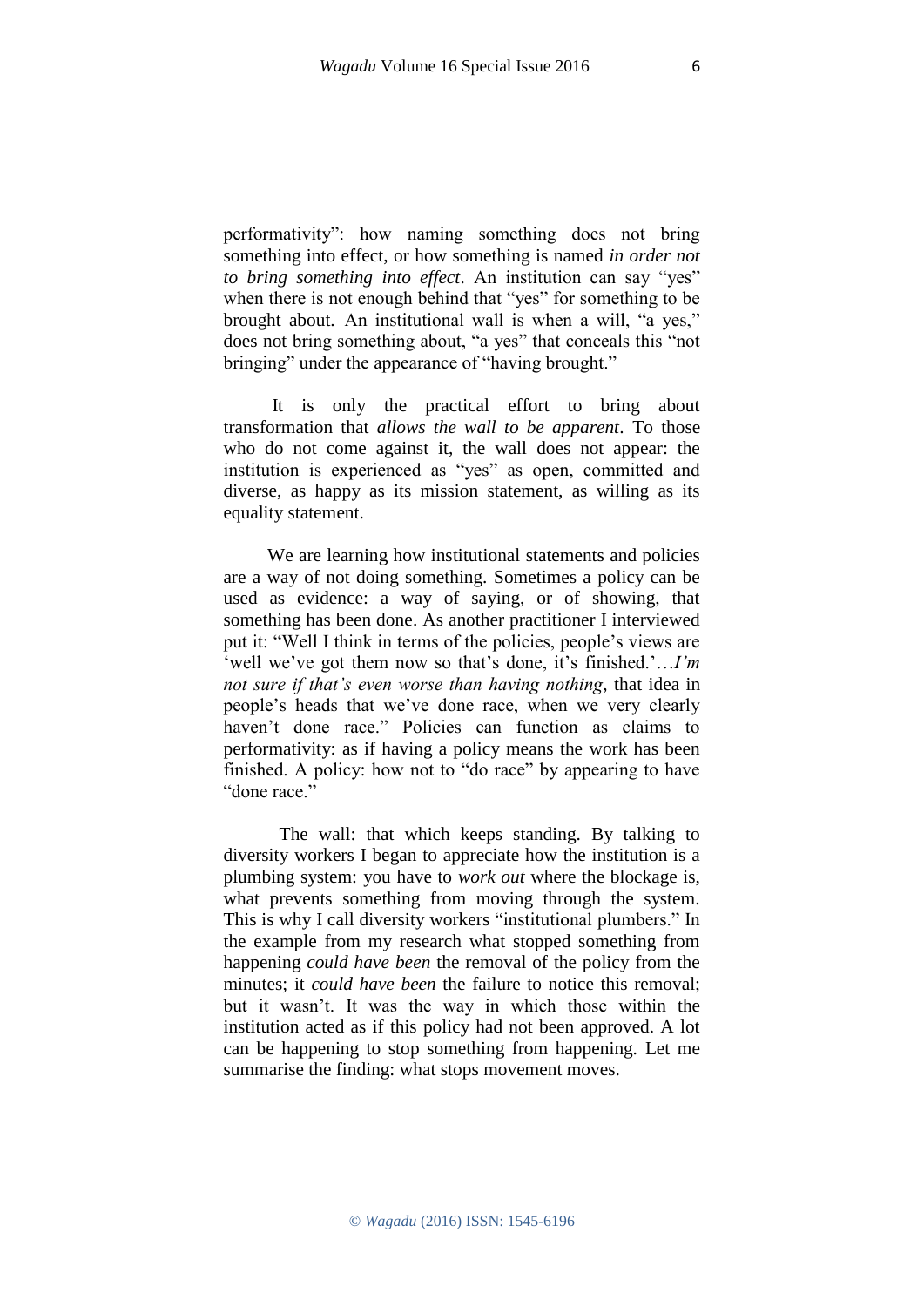Diversity work is hard in the sense of difficult: it requires more effort to come up against what keeps standing. The brick wall is hard in other senses too. In physics hardness refers to *the resistance of materials to change under force*. A wall, and I am thinking of an actual wall here, is made out of hard material. Say you throw something against the wall: a little object. You can witness the hardness of the wall by what happens to what is thrown: a wall might be scratched at the surface by encountering such an object. The object might splinter and break by the force of what it comes up against.

This is what diversity work sometimes feels like: scratching at the surface, scratching the surface. Hardness here is a quality of things that is revealed as an encounter between things. Diversity work is certainly an encounter between things: our bodies can be the little objects hurled against walls, those sedimented histories. Watch what happens. Ouch. And maybe it happens, time and time again. Hardness has a history or even is a history. When I say I come up against a wall I am describing what I encounter when I try to change something that has becoming harder or hardened over time. Literally I mean: when we talk about walls we are talking about the *material resistance* to being changed by force. *The materiality of resistance to transformation*: diversity workers know this materiality very well. We live this materiality.

When we use the expression "it is a banging our head against a brick wall job" it is important to recognise that the brick wall being referred to is a metaphorical wall. It is not that there "really" is a wall; it is not a physical or actual wall. That the wall is not an actual wall makes the wall even harder. The wall is a wall that might as well be there, because the effects of what is there are *just like* the effects of a wall. And yet not: if an actual wall was there, we would all be able to see the wall, or to touch it. The wall would be evidence. Yes I am back to the question of evidence: this time the wall as evidence of what a commitment does not do; the wall is evidence of the nonperformative. But of course then: the wall is what does not materialize. To come up against institutional walls is to come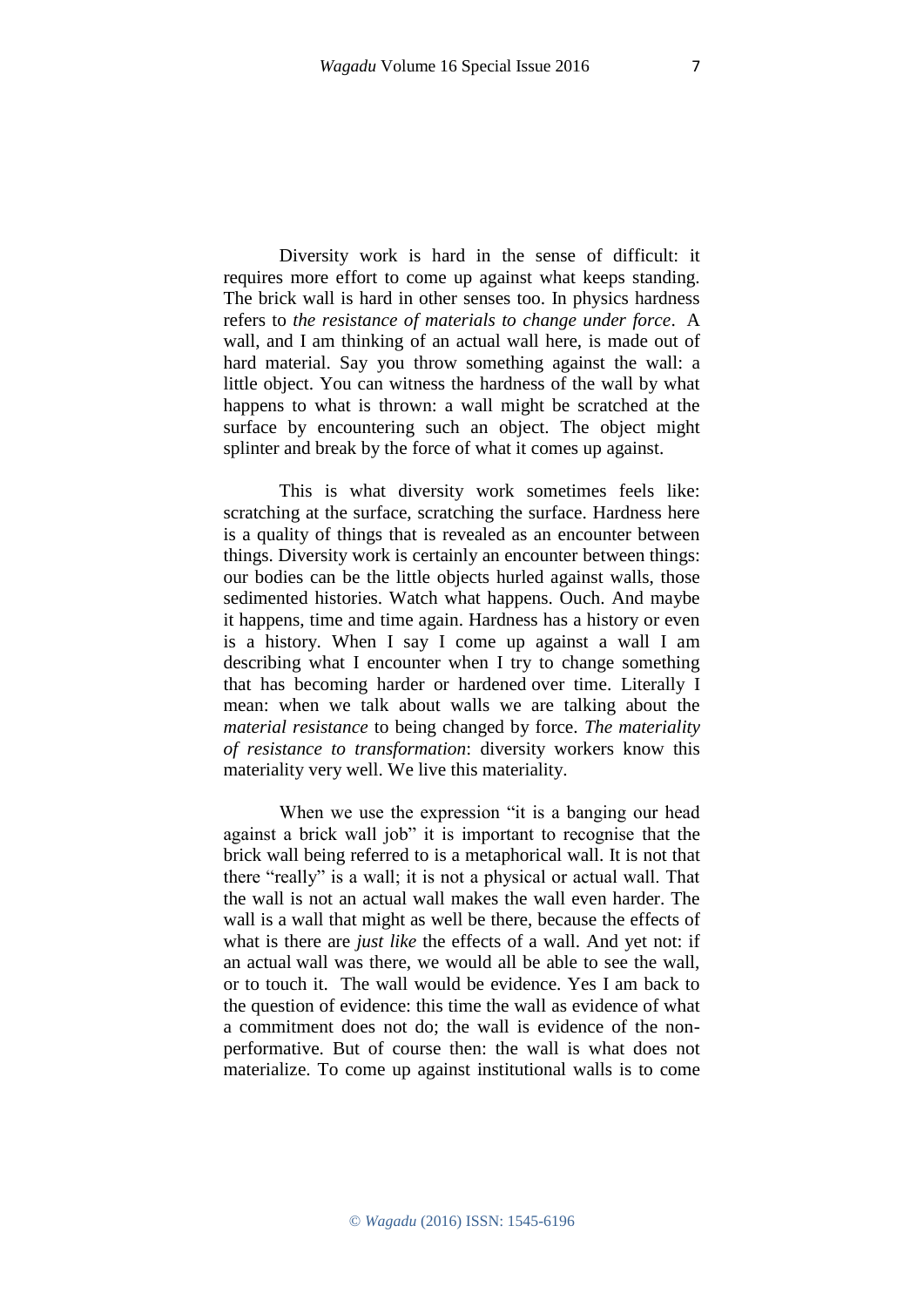up against what others do not see; and (this is even harder) you come up against what others are often invested in not seeing. So: the example of the diversity policy that does not do anything is a tantalisingly tangible example of what goes on so much and so often. We have many such tangible stories in this special issue. But that it is tangible, that I can share the story with you, is a consequence of diversity work and of the labour of a diversity worker, of her blood, sweat and tears. I used to think that as a researcher I was generating data on diversity work, but I have come to realise diversity work generates data.

We are telling stories about how what appears can conceal a disappearance. A policy disappears despite there being a paper trail, despite the evidence, or even because of the evidence. The paper provides evidence of a commitment. You can wave it in front of them, and it still does not appear! And there is more to say about what or who does not appear. People disappear too, because of what they make evident, of what they try to bring into view. What happened to that policy can happen to those who try to transform institutions: even if you are not asked to leave, they can make it difficult for you to keep going, to keep doing the work you are doing. The story of how the wall that keeps standing is thus the same story as the story of the exhaustion of a diversity worker, of what happens to her. In a conversation I had with diversity practitioners in 2013 a wall becomes a water canon: "It's like water cannons. Sometimes the success story is to stay standing in the face of everything they throw at you. It doesn't always feel like a success. But it is a success." The effort becomes: to stay standing.

And to stay standing in the face of what is thrown at you is an achievement. This achievement is not tangible to others. So we could say: a wall is how a wall is not revealed. Intangibility, what does not become evidence, is itself achieved. A wall that is something tangible to some is not even there for others because of who they are or because of what they are not trying to do. Those who don't come up against walls might then (do then) experience those who speak about walls as *wall makers*, as if to speak of walls is to bring something into existence that would otherwise not be there. The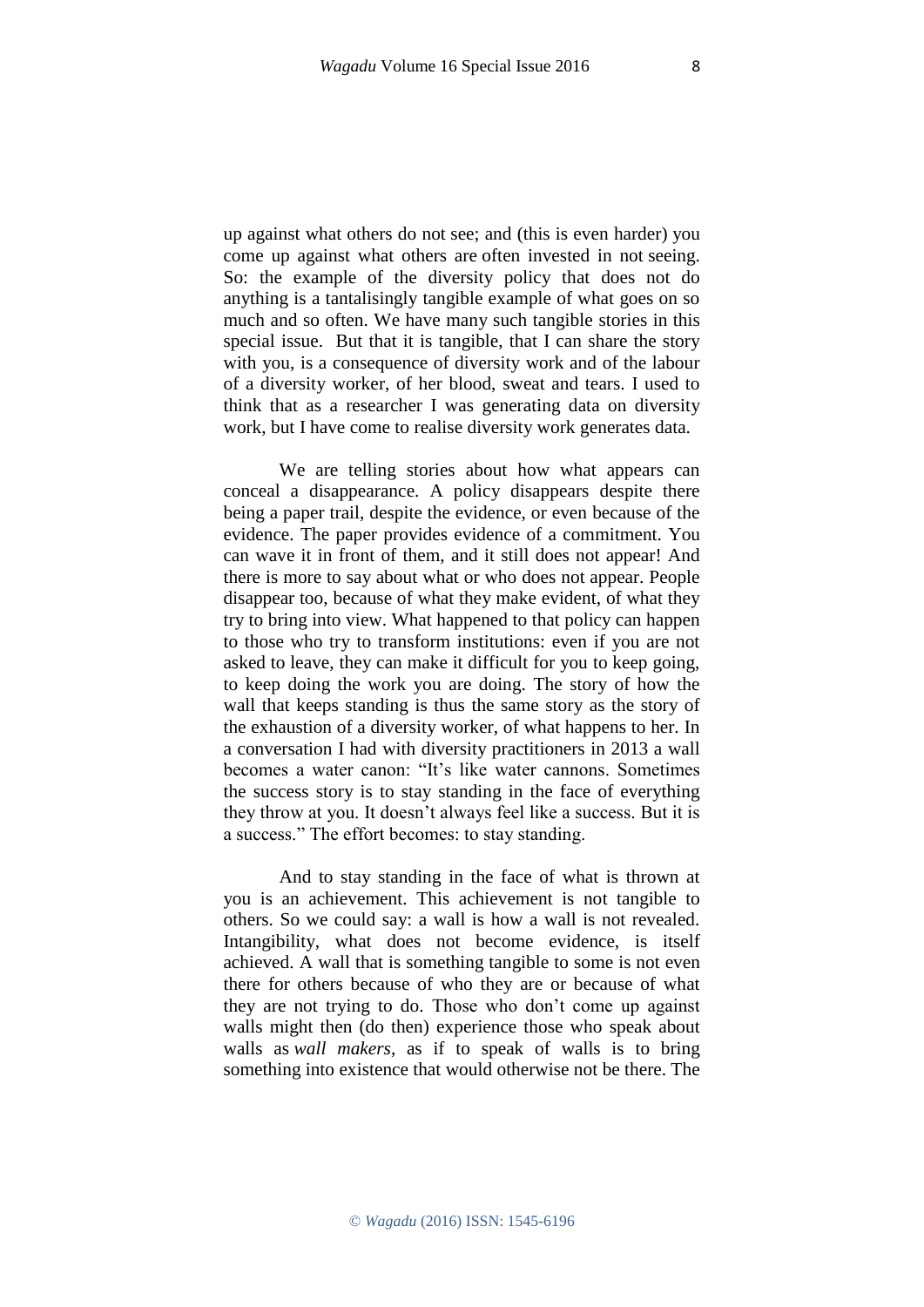feminist killjoy is a wall maker. Just recall the words of the diversity practitioner: "they just look at me as if I am saying something really stupid." We can imagine the eyes rolling when she points out the policy. The diversity worker could thus be described as an institutional killjoy. I became interested in this figure of the killjoy, I began to pick her up and put her to work, after listening to another diversity practitioner. She said: "you know you go through that in these sorts of jobs where you go to say something and you can just see people going 'oh here she goes.'" We both laughed, recognizing that each other recognized that scene. It is interesting to me, on reflection, that it can be others who put into words something you have yourself have experienced. A killjoy: so often she borrows her words from others. So yes, we both recognized that each other recognized that scene.

The diversity worker in becoming an institutional killjoy is not heard; when she speaks of walls, walls come up. A wall comes up in this reframing of walls as *immaterial,* as phantoms, as how we *stop ourselves* how we stop ourselves from doing something, from being something. This means that: what is real, what is in concrete terms the *hardest,* is not always available as an object that can be perceived (from some viewing points), or an object that can be touched (even by those who are seated at the same table). *What is the hardest for some does not even exist for others.* 

Special issues such as this one allow us to share our experiences of coming up against walls. These are not just depressing experiences; though depression and exhaustion are part of the story. We know so much about institutions from our own efforts to transform them. We become more creative and inventive because of how many paths are blocked. We have to find other ways of getting through. Indeed, diversity work might also require a support system: so that a diversity worker is not so exhausted by the work that she ends up giving up. We have to find ways of sharing the costs of doing this work. This is why it is so important not only to keep reflecting on our work but to keep sharing these reflections.